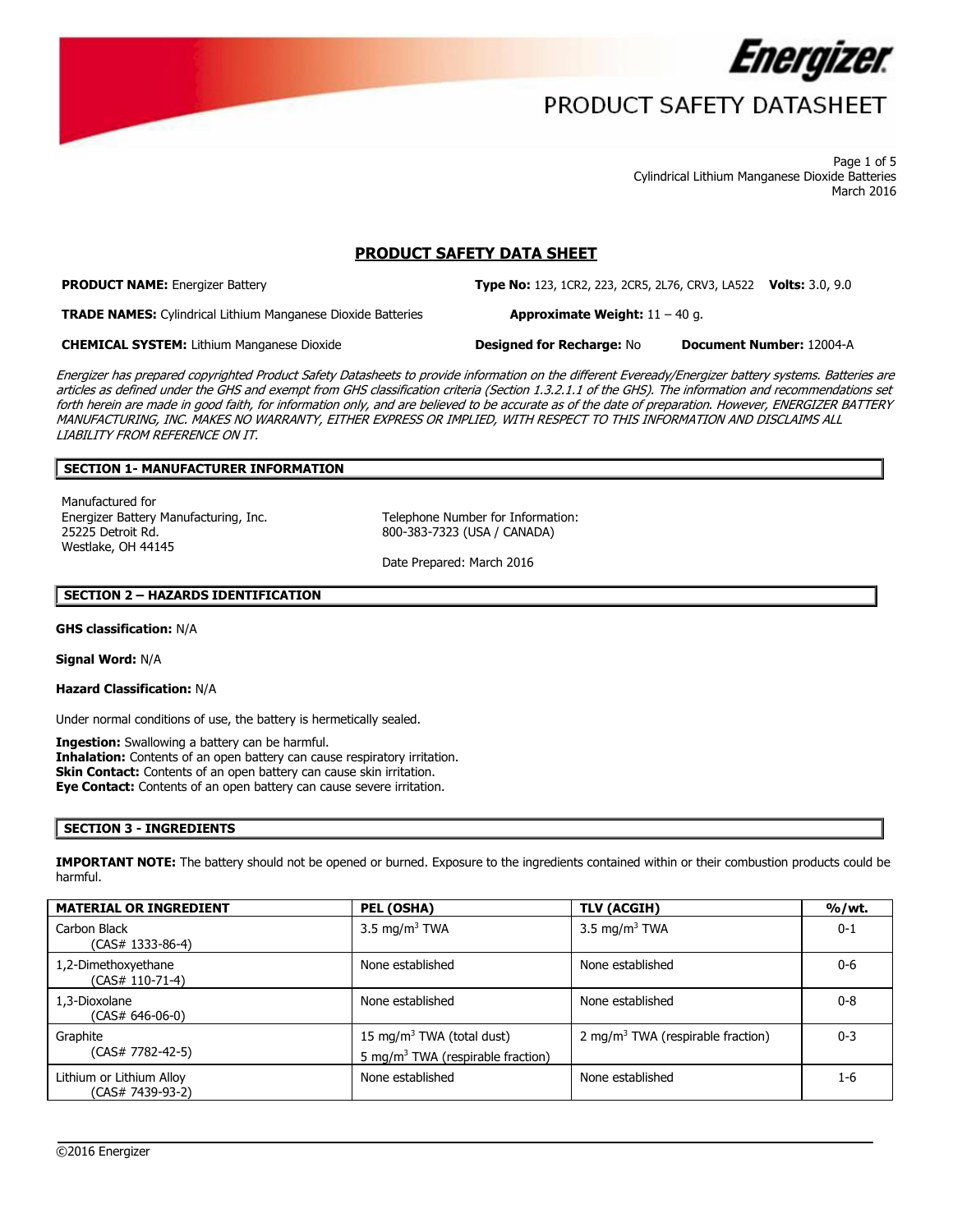

#### Page 2 of 5 Cylindrical Lithium Manganese Dioxide Batteries March 2016

| Lithium Trifluoromethanesulfonate<br>$(CAS# 33454-82-9)$   | None established<br>None established |                                   | $0 - 3$ |
|------------------------------------------------------------|--------------------------------------|-----------------------------------|---------|
| Lithium Trifluoromethanesulfonimide<br>$(CAS# 90076-65-6)$ | None established                     | None established                  | $0 - 3$ |
| Manganese Dioxide<br>(CAS# 1313-13-9)                      | 5 mg/m <sup>3</sup> Ceiling (as Mn)  | 0.2 mg/m <sup>3</sup> TWA (as Mn) | 12-42   |
| Propylene Carbonate<br>(CAS# 108-32-7)                     | None established                     | None established                  | $0 - 8$ |
| Non-Hazardous Components:                                  |                                      |                                   |         |
| Steel<br>(iron CAS# 65997-19-5)                            | None established                     | None established                  | 20      |
| Plastic and Other                                          | None established                     | None established                  | Balance |
|                                                            |                                      |                                   |         |

### **SECTION 4 – FIRST AID MEASURES**

**Ingestion:** Do not induce vomiting or give food or drink.

**Inhalation:** Provide fresh air and seek medical attention.

**Skin Contact:** Remove contaminated clothing and wash skin with soap and water.

**Eye Contact:** Immediately flush eyes thoroughly with water for at least 15 minutes, lifting upper and lower lids, until no evidence of the chemical remains. Seek medical attention.

**Note:** Carbon black is listed as a possible carcinogen by International Agency for Research on Cancer (IARC).

#### **SECTION 5- FIRE FIGHTING MEASURES**

In case of fire where lithium batteries are present, flood area with water or smother with a Class D fire extinguishant appropriate for lithium metal, such as Lith-X. Water may not extinguish burning batteries but will cool the adjacent batteries and control the spread of fire. Burning batteries will burn themselves out. Virtually all fires involving lithium batteries can be controlled by flooding with water. However, the contents of the battery will react with water and form hydrogen gas. In a confined space, hydrogen gas can form an explosive mixture. In this situation, smothering agents are

recommended. A smothering agent will extinguish burning lithium batteries.<br>Emergency Responders should wear self-contained breathing apparatus. Burning lithium manganese dioxide batteries produce toxic and corrosive lithium hydroxide fumes.

#### **SECTION 6 - ACCIDENTAL RELEASE MEASURES**

To cleanup leaking batteries:

 **Eye Protection:** Wear safety glasses with side shields if handling an open or leaking battery. **Ventilation Requirements:** Room ventilation may be required in areas where there are open or leaking batteries. **Respiratory Protection:** Avoid exposure to electrolyte fumes from open or leaking batteries. **Gloves:** Use neoprene or natural rubber gloves if handling an open or leaking battery. Battery materials should be collected in a leak-proof container.

#### **SECTION 7 - HANDLING AND STORAGE**

 **Storage:** Store in a cool, well ventilated area. Elevated temperatures can result in shortened battery life. In locations that handle large quantities of lithium batteries, such as warehouses, lithium batteries should be isolated from unnecessary combustibles.

**Mechanical Containment:** If potting or sealing the battery in an airtight or watertight container is required, consult your Energizer Battery Manufacturing, Inc. representative for precautionary suggestions. Do not obstruct safety release vents on batteries. Encapsulation of batteries will not allow cell venting and can cause high pressure rupture.

 circuit. **Handling:** Accidental short circuit for a few seconds will not seriously affect the battery. Prolonged short circuit will cause the battery to lose energy, generate significant heat and can cause the safety release vent to open. Sources of short circuits include jumbled batteries in bulk containers, metal jewelry, metal covered tables or metal belts used for assembly of batteries into devices. Damaging a lithium battery may result in an internal short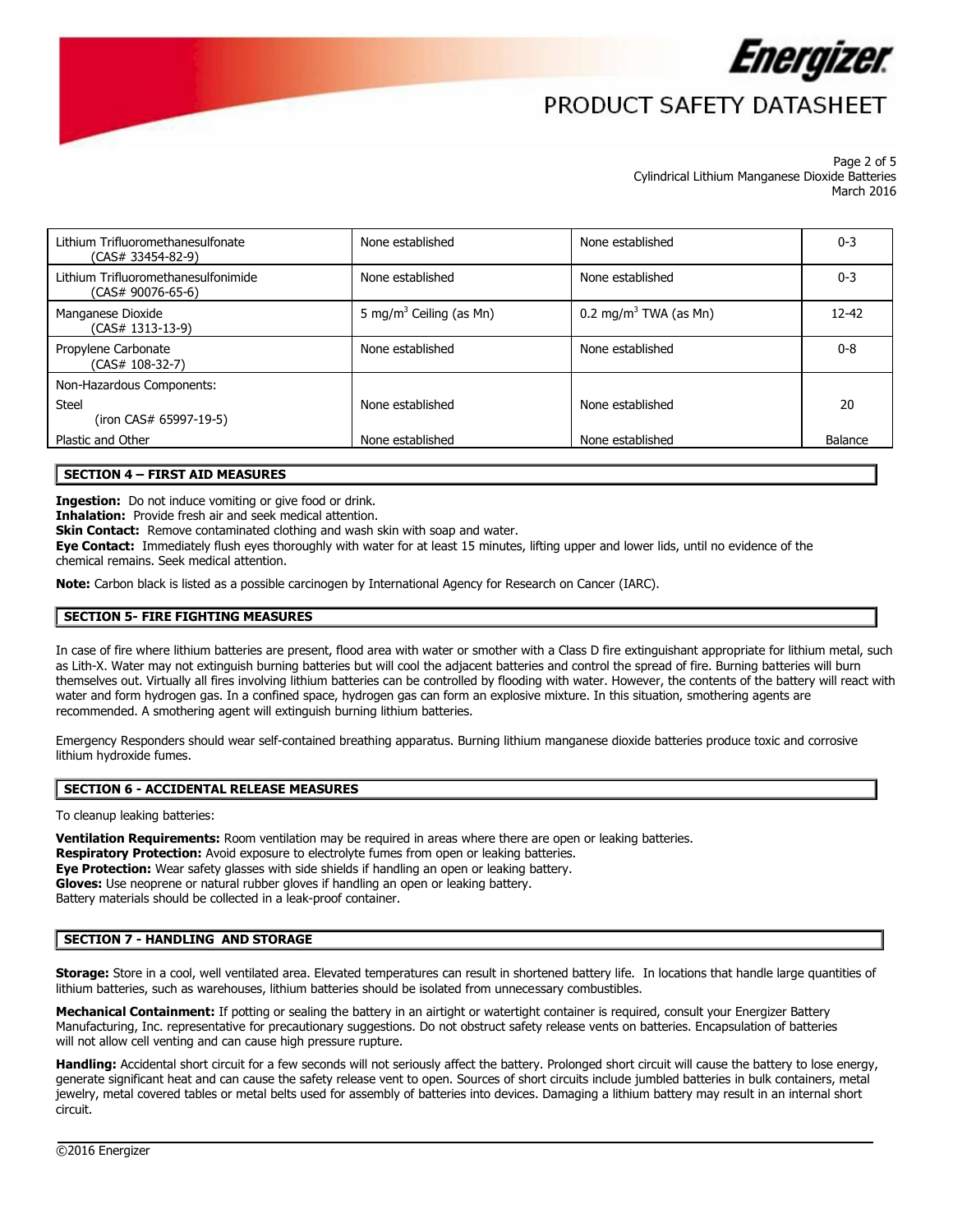

 Page 3 of 5 Cylindrical Lithium Manganese Dioxide Batteries March 2016

or damaged batteries may result in a fire. The contents of an open battery, including a vented battery, when exposed to water, may result in a fire and/or explosion. Crushed

If soldering or welding to the battery is required, consult your Energizer representative for proper precautions to prevent seal damage or short circuit.

**Charging:** This battery is manufactured in a charged state. It is not designed for recharging. Recharging can cause battery leakage or, in some cases, high pressure rupture. Inadvertent charging can occur if a battery is installed backwards.

**Labeling:** If the Energizer label or package warnings are not visible, it is important to provide a package and/or device label stating:

WARNING: Battery can explode or leak and cause burns if installed backwards, disassembled, charged, or exposed to water, fire or

Where accidental ingestion of small batteries is possible, the label should include:

# **A WARNING**

 **(1) KEEP OUT OF REACH OF CHILDREN.** Swallowing may lead to serious injury or death in as little as 2 hours due to chemical  burns and potential perforation of the esophagus. **Immediately see doctor; have doctor phone (202) 625-3333.** Keep in original package until ready to use. Dispose of used batteries immediately.

#### **SECTION 8 - EXPOSURE CONTROLS/PERSONAL PROTECTION**

**Ventilation Requirements:** Not necessary under normal conditions.

**Respiratory Protection:** Not necessary under normal conditions.

**Eye Protection:** Not necessary under normal conditions.

**Gloves:** Not necessary under normal conditions.

#### **SECTION 9 – PHYSICAL AND CHEMICAL PROPERTIES**

| Appearance (physical state, color, etc.): | Solid object                  |
|-------------------------------------------|-------------------------------|
| Upper Explosive Limits:                   | Not applicable for an Article |
| Lower Explosive Limits                    | Not applicable for an Article |
| Odor                                      | No odor                       |
| Vapor Pressure (mm Hg @ 25°C)             | Not applicable for an Article |
| Odor Threshold                            | No odor                       |
| Vapor Density (Air = $1$ )                | Not applicable for an Article |
| pH                                        | Not applicable for an Article |
| Density $(g/cm^3)$                        | $2.0 - 3.0$                   |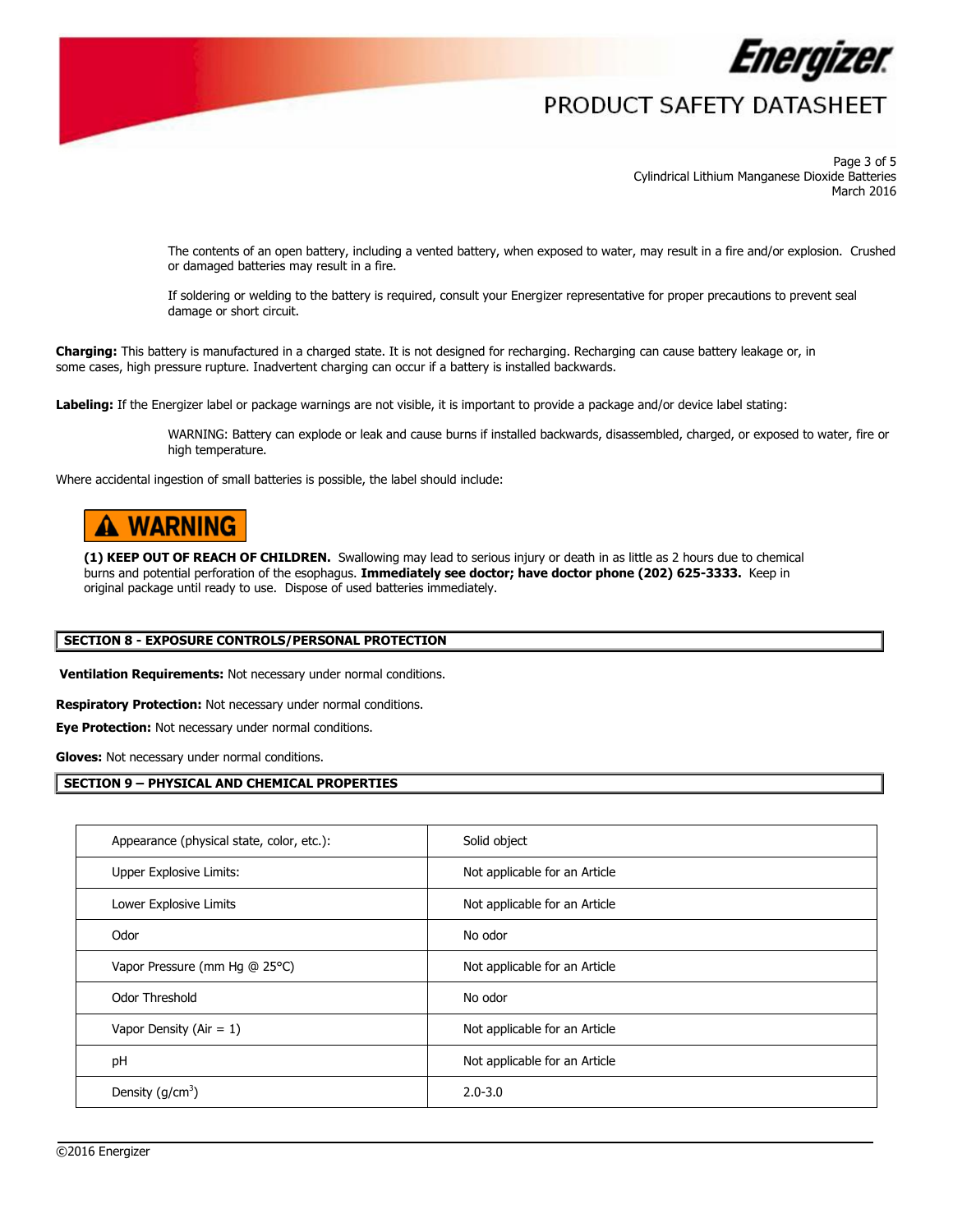

 Page 4 of 5 Cylindrical Lithium Manganese Dioxide Batteries March 2016

| Melting point/Freezing Point            | Not applicable for an Article |
|-----------------------------------------|-------------------------------|
| Solubility in Water (% by weight)       | Not applicable for an Article |
| Boiling Point @ 760 mm Hg (°C)          | Not applicable for an Article |
| Flash Point                             | Not applicable for an Article |
| Evaporation Rate (Butyl Acetate = $1$ ) | Not applicable for an Article |
| Flammability                            | Not applicable for an Article |
| <b>Partition Coefficient</b>            | Not applicable for an Article |
| Auto-ignition Temperature               | Not applicable for an Article |
| Decomposition Temperature               | Not applicable for an Article |
| <b>Viscosity</b>                        | Not applicable for an Article |

### **SECTION 10 – STABILITY AND REACTIVITY**

 violently with water" and therefore do not meet any of the criteria established in 40 CFR 261.2 for reactivity. Lithium manganese dioxide batteries contain no sulfides or cyanides and they do not meet any other reactivity criteria including "reacts

#### **SECTION 11 – TOXICOLOGICAL INFORMATION**

Under normal conditions of use, lithium manganese dioxide batteries are non-toxic.

### **SECTION 12 – ECOLOGICAL INFORMATION**

Issues such as ecotoxicity, persistence and bioaccumulation are not applicable for articles.

### **SECTION 13 – DISPOSAL CONSIDERATIONS**

LiMnO<sub>2</sub> batteries are not hazardous waste per the United States Resource Conservation and Recovery Act(RCRA) - 40 CFR Part 261 Subpart C. Dispose of in accordance with all applicable federal, state and local regulations.

### **SECTION 14 – TRANSPORT INFORMATION**

In general, all batteries in all forms of transportation (ground, air, or ocean) must be packaged in a safe and responsible manner. Regulatory concerns from all agencies for safe packaging require that batteries be packaged in a manner that prevents short circuits and be contained in "strong outer packaging" that prevents spillage of contents. All original packaging for Energizer lithium batteries are compliant with these regulatory concerns.